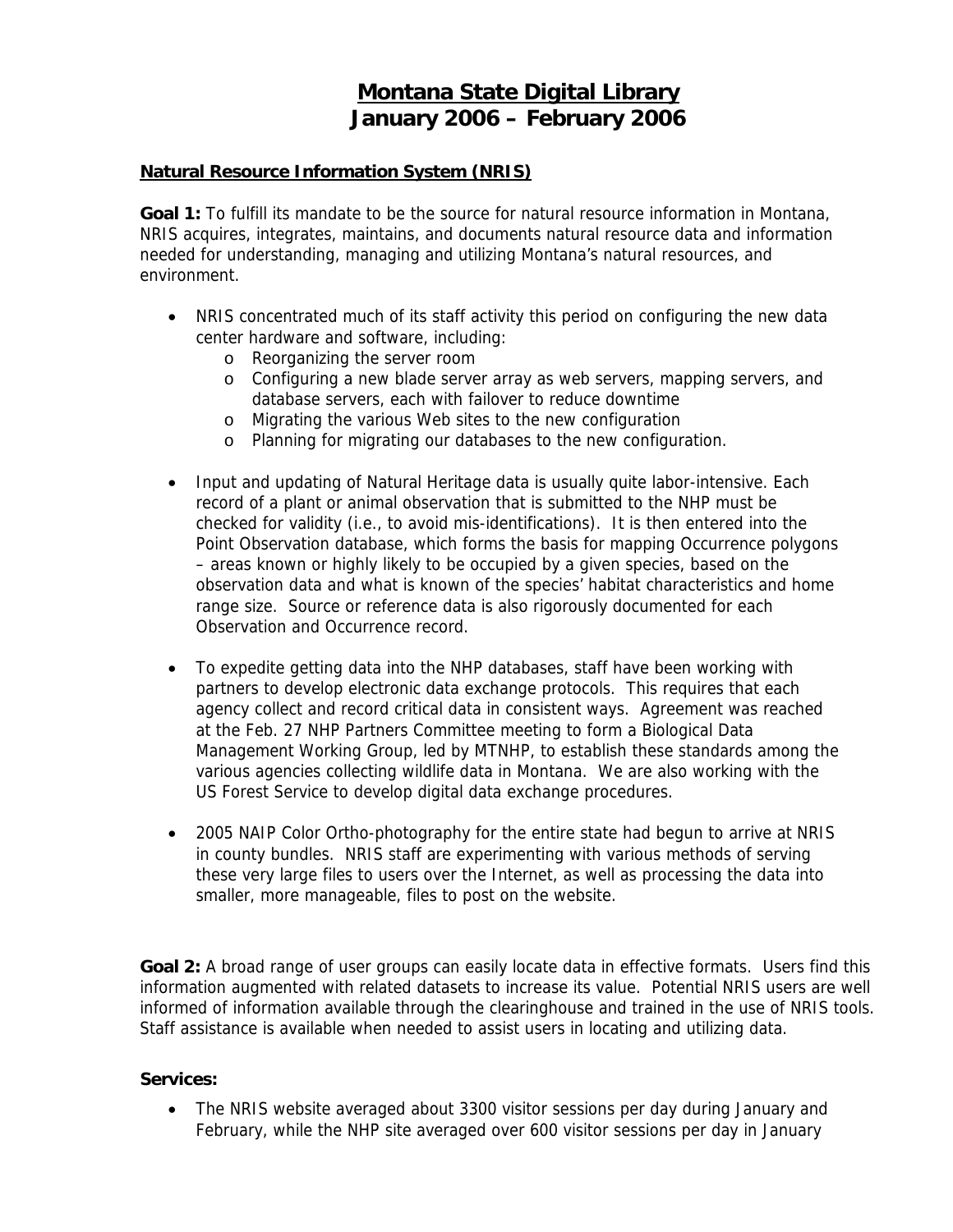and close to 800 visitor sessions per day during February. Overall, web usage continues to increase.

- NRIS staff filled approximately 100 online data requests this period in addition to the numerous questions and problems that came in via telephone and e-mail.
- The Natural Heritage Program responded to 1,213 requests in the past year (Feb 05 thru Jan 06); this reflects an average of just over 100 requests every month or about five requests every business day. Most of these are database searches to identify any Species of Concern that may be in proposed project areas. These reviews are required for environmental assessments and impact statements, many types of permitting, noxious weed control projects, and transportation projects. Major requestors include the MT Dept. of Natural Resources (339), the MT Dept. of Environmental Quality (189), and the MT Dept. of Transportation (111); however over 200 requests came from the private sector. These statistics reflect only requests involving direct staff assistance – other agencies such as MT Fish, Wildlife & Parks, the Bureau of Land Management and the US Forest Service make extensive direct use of NHP databases and web resources.
- The NHP completed a report and detailed vegetation map for Montana's Rocky Mountain Front area. The report, entitled *Montana's Rocky Mountain Front: Vegetation Map and Type Descriptions, February 2006,* is available in pdf format via the web.
- NRIS staff completed several projects under partnership agreements with other agencies, including work on the DEQ Remediation Site query application, the DNRC Water Right Query System, and extensive development with our partner FWP on existing and new mapping applications. NRIS special projects staff continue to work closely with DPHHS on the Environmental Public Health Tracking project, including mapping, database design, database augmentation, website design, and outreach to county health personnel.

### **Outreach:**

- NRIS participated in meetings of the Montana Land Information Advisory Council, the Information Technology Managers Council, The Information Technology Board, the E-Gov Advisory Council, The NHP Partners Committee, the EPHT Advisory Council, the Ground Water Assessment Steering Committee, the Governor's Drought Committee, and the Homeland Security GIS Subcommittee.
- Natural Heritage Program staff made presentations at several conferences and meetings, including the Montana Chapter of the Wildlife Society and the Western Bird Working Group. NHP staff also gave presentations to for MDT Environmental Services staff and the FWP brown-bag series.

**Goal 3:** In order to fulfill its mandate as described under Issues 1 and 2, NRIS secures adequate and stable funding.

• The NHP Partners Committee, at its Feb. 27 meeting, recommended a \$150,000 increase in the state core funding for the NHP as well as pursuing an additional \$90,000 in funding for NHP core services from other sources (e.g., federal agencies and the University of Montana). The goal of these increases is to provide adequate funding for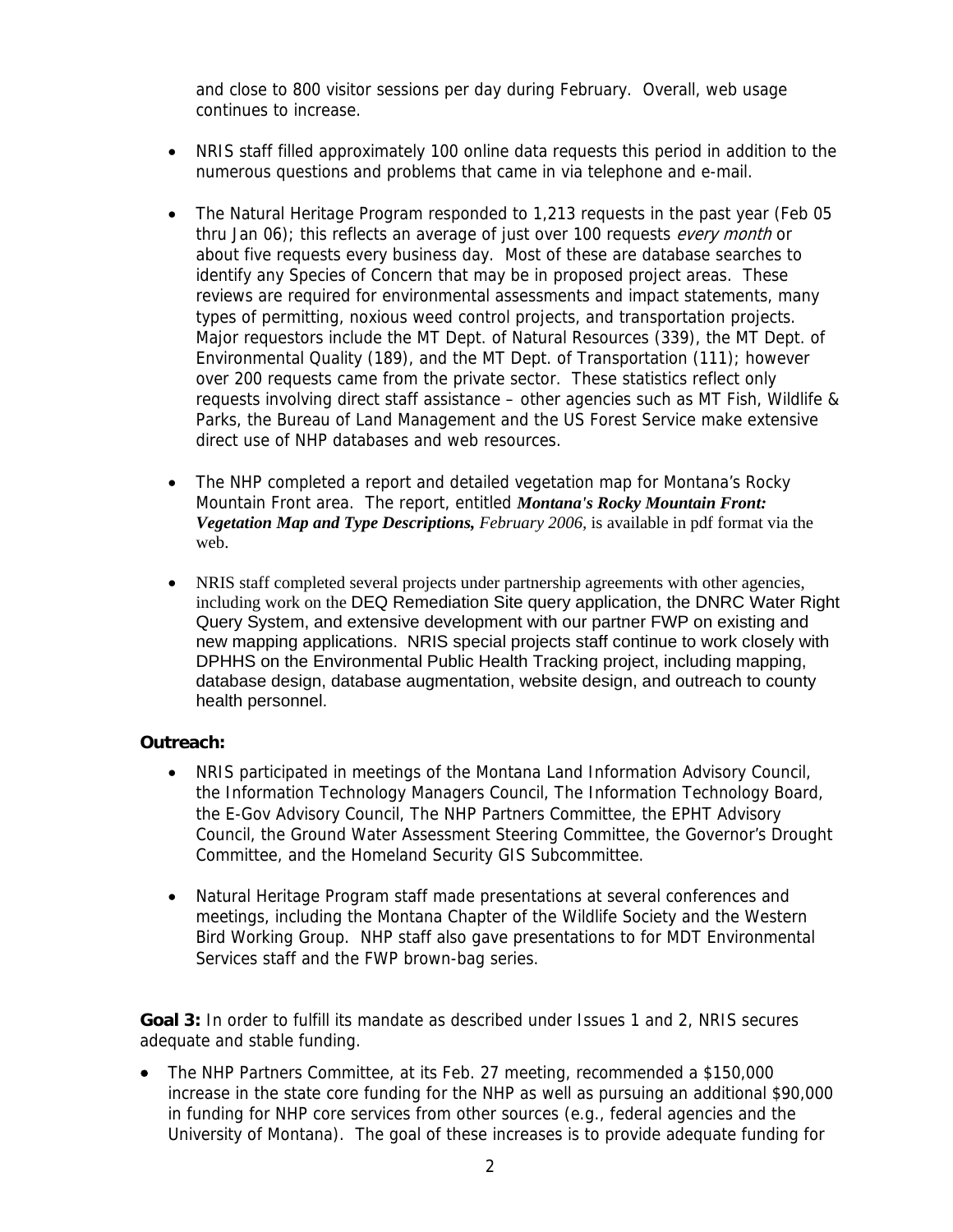10.5 positions that are essential for delivery of NHP core services (currently only about 4.5 positions are supported by state core funding).

• The NRIS Advisory Committee, at its March 22, supported the recommendation of the NHP Partners Committee discussed above, and also supported a similar increase in funding for the NRIS State program. The committee recommended that MSL request the support of the heads of the five funding agencies to bring these funding recommendations to the attention of the governor's office.

## **Library Information Services**

#### **LIS Goal 1: State employees have the information that they need to make good public policy recommendations and decisions.**

- Outreach and Access Librarian coordinated and participated with 3 LIS staff and 2 NRIS/NHP staff in an Overview of Library Resources presentation, which was held on February 14 in the Montana State Library for 21 Montana State Government workers, and again on March 14 in the Montana State Library for 14 Montana State Government workers.
- Outreach Librarian presented at the Orientation for new state employees February 9 and March 16 in the Metcalf building along with advocates from other departments.
- Outreach Librarian organized and will participate with an NRIS representative in four Library Online Resources presentations to be held in Miles Community College, Miles City on March 27 and 28 for 30 Montana State Government employees.
- LIS in cooperation with the Census and Economic Information Center organized a ReferenceUSA database hands-on workshop for March 29 to be held in the Montana State Library Grizzly Conference room using the LIS lab computers.

### **LIS Goal 2: The staff of Montana libraries know about and have access to the professional literature that they need**.

- LIS has been helping the Montana Historical Society with questions regarding copy cataloging, authority control, and participating in the Digital Archive Pilot Project. We also signed a Memorandum of Understanding with MHS to share in the expense of providing a ProQuest database dedicated to Montana's Sanborn Map collection to Montana libraries and state employees.
- LIS has worked with the Montana Department of Transportation Research Library get their contract catalogers up and running. The Catalog Librarian has provided copies of the MSC cataloging guidelines for them to use and has answered questions that they have regarding the Montana Shared Catalog.
- A class was provided to the Acquisitions Librarian on BCR/OCLC Local Holdings Maintenance. The class will help LIS when we have to create or edit our local holdings for periodicals/serials on OCLC. This product replaces the Union Listing on OCLC Passport.
- CONTENTdm: Basic Instruction for Users on was provided to Montana Librarians in the Grizzly Conference Room on Tuesday, on March 7, 2006 in anticipation of offering support to the Montana Memory Project.
- LIS staff participated in the Offline annual conference, co-sponsored by the Montana Library Association and the Montana Library Network on February 24 and 25.